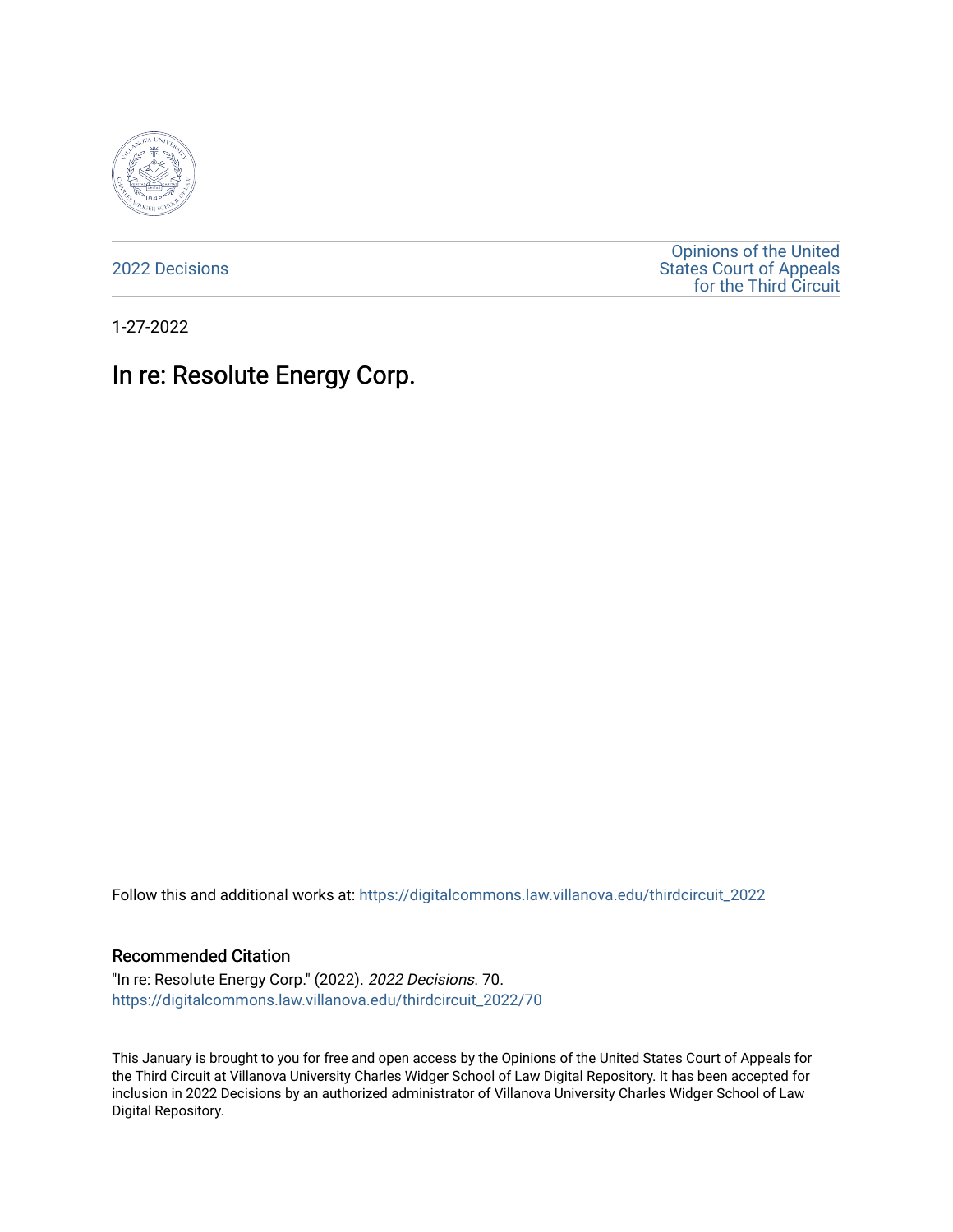## **NOT PRECEDENTIAL**

## UNITED STATES COURT OF APPEALS FOR THE THIRD CIRCUIT

\_\_\_\_\_\_\_\_\_\_

No. 21-1412 \_\_\_\_\_\_\_\_\_\_

In re: RESOLUTE ENERGY CORPORATION SECURITIES LITIGATION

William A. Langdon, Jr., Appellant

\_\_\_\_\_\_\_\_\_\_

On Appeal from the United States District Court for the District of Delaware (District Court No. 1:19-cv-00077) District Judge: Honorable Richard G. Andrews

Submitted Under Third Circuit L.A.R. 34.1(a) on December 14, 2021

\_\_\_\_\_\_\_\_\_\_

Before: GREENAWAY, JR., KRAUSE, and PHIPPS, *Circuit Judges*

(Filed: January 27, 2022)

**OPINION**\* \_\_\_\_\_\_\_\_\_\_

\_\_\_\_\_\_\_\_\_\_

<sup>\*</sup> This disposition is not an opinion of the full Court and pursuant to I.O.P. 5.7 does not constitute binding precedent.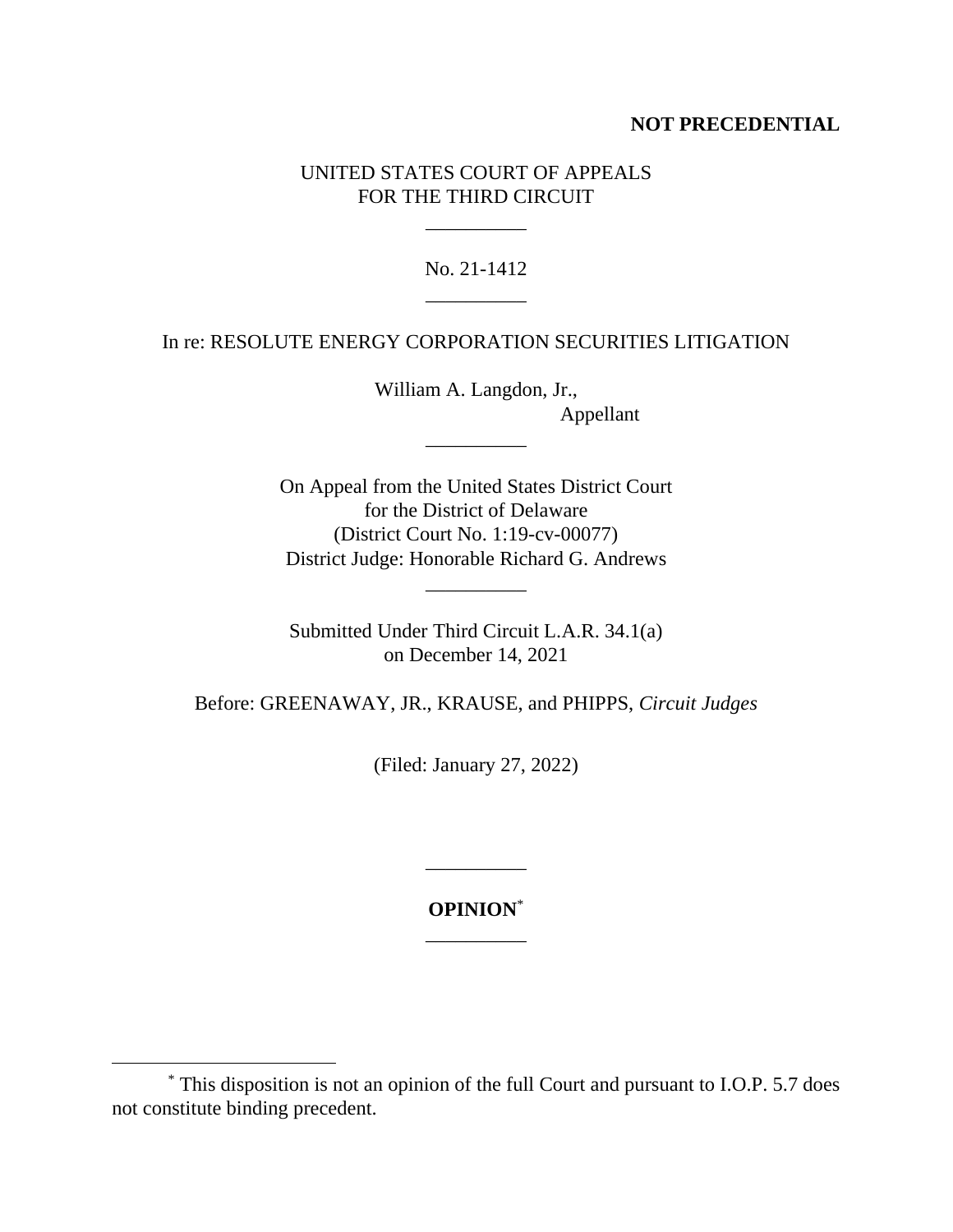#### KRAUSE, *Circuit Judge*.

Appellant William Langdon challenges the District Court's dismissal of this consolidated securities fraud class action suit, in which he alleges that Resolute Energy Corporation ("Resolute") and members of its Board of Directors (collectively, "Appellees") violated the Securities Exchange Act of 1934, 15 U.S.C. §§ 78n(a), 78t(a); 17 C.F.R. § 240.14a-9, and breached their fiduciary duties. Because we agree with the District Court that Appellant failed to adequately plead loss causation, we will affirm.

## **I. DISCUSSION** 1

Resolute was an oil and gas company that held assets in the Delaware Basin in west Texas. Resolute merged with Cimarex Energy Company ("Cimarex") on March 1, 2019, allegedly after capitulating to activist investors who pressured Appellees to sell the company. In his amended complaint, filed on April 13, 2020, Appellant<sup>2</sup> alleged that, by authorizing the filing of a materially incomplete and misleading Proxy statement with the Securities and Exchange Commission ("SEC"), which was used to solicit stockholder votes in favor of the merger, Appellees violated Section 14(a) of the Securities Exchange Act and SEC Rule 14a-9, which prohibit corporations from issuing proxies containing

<sup>&</sup>lt;sup>1</sup> The District Court had jurisdiction under 15 U.S.C. § 78aa, and 28 U.S.C. §§ 1331 and 1337, and we have jurisdiction under 28 U.S.C. § 1291.

 $<sup>2</sup>$  Appellant was appointed Lead Plaintiff after the District Court consolidated three</sup> lawsuits filed by Resolute stockholders in May 2019. The District Court dismissed Appellant's original consolidated complaint, filed on June 14, 2019, for failure to state a claim, finding that Appellant failed to adequately plead loss causation, as well as material misrepresentations and omissions in the Proxy, and granted him leave to amend.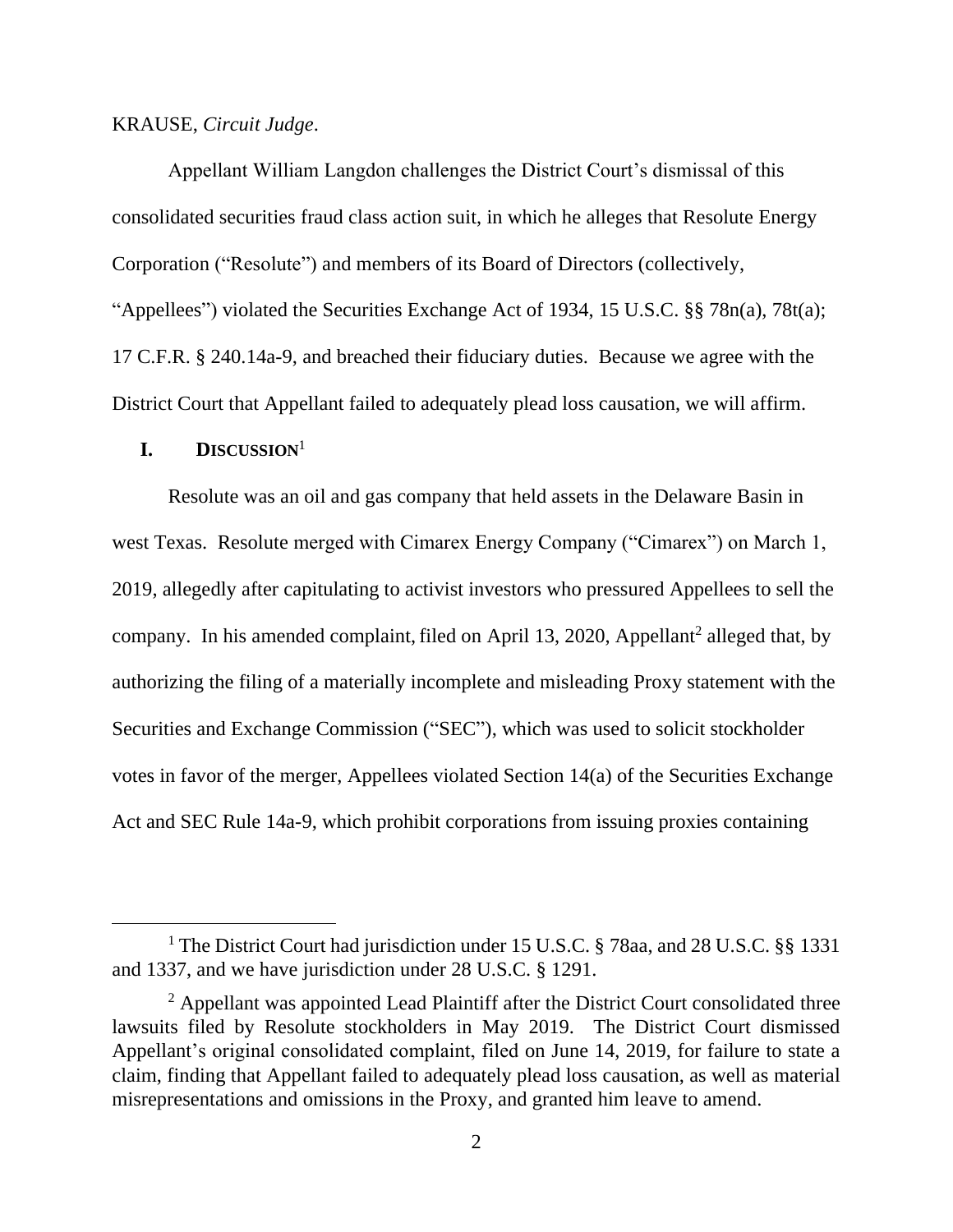material misrepresentations or omissions. 15 U.S.C. § 78n(a); 17 C.F.R. § 240.14a-9.<sup>3</sup> The alleged misrepresentations included statements suggesting that the merger was fair to Resolute stockholders, that the merger consideration represented a premium relative to Resolute's standalone value, that the resulting combined company would be better positioned to generate earnings and growth, and that Goldman Sachs, one of Resolute's financial advisors, had opined on the fairness of the merger consideration as structured (when Goldman did not offer an opinion on the fairness of the deal's proration procedures). Appellant alleged as omissions, *inter alia*, the lack of certain financial information pertaining to Resolute and Cimarex.

The District Court determined that Appellant failed to adequately plead loss causation, "*i.e.*, a causal connection between the material misrepresentation and the loss," *Dura Pharms., Inc. v. Broudo*, 544 U.S. 336, 342 (2005), because under the theory he advanced, the real cause of his alleged loss—the difference between the "true value" of his Resolute shares and the merger consideration he received—was the Board's failure to negotiate a better deal, not the Proxy's alleged misrepresentations and omissions. JA 8– 9. The Court then granted Appellees' motion to dismiss and declined to exercise supplemental jurisdiction over Appellant's state law claims.

 $3$  The amended complaint also alleged a violation of Section 20(a) of the Securities Exchange Act, which establishes derivative liability for supervisors of those who commit an independent violation of federal securities laws. 15 U.S.C. § 78t(a). Because violations of Section 20(a) must be premised upon a predicate violation of another federal securities law, *Cal. Pub. Emps.' Ret. Sys. v. Chubb Corp.*, 394 F.3d 126, 142 (3d Cir. 2004), we focus our analysis on Appellant's Section 14(a) claim.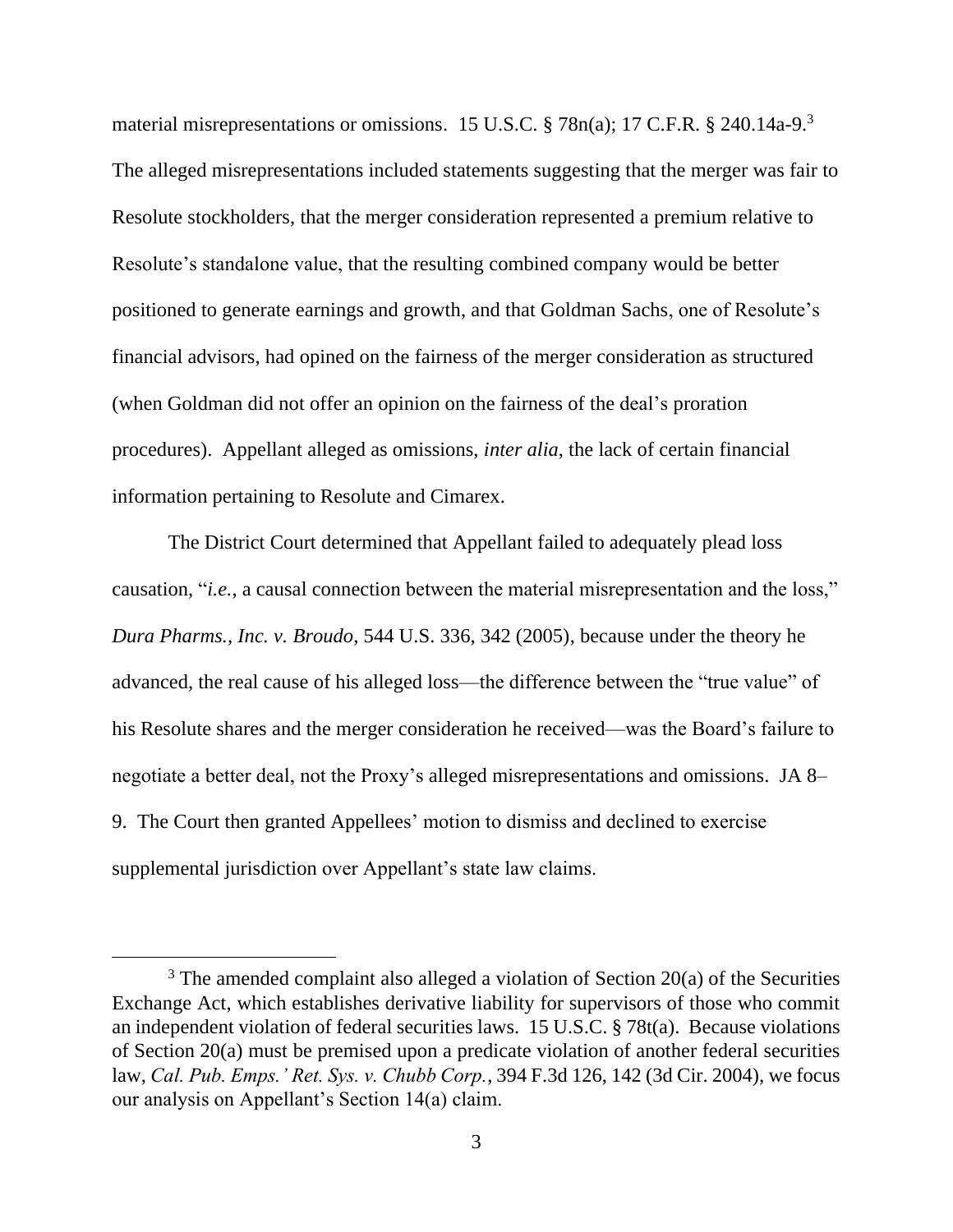Appellant contends that he sufficiently alleged loss causation by pleading that the omission of material information from the Proxy "obfuscat[ed] the true value of Resolute shares, causing stockholders to be uninformed and misled into accepting an unfair deal that undervalue[d] the company by at least \$3.50 per share," and the District Court erred when it found that this was not a cognizable theory of loss causation. Opening Br. 16– 17. On *de novo* review, "accept[ing] as true all allegations in the complaint and all reasonable inferences that can be drawn therefrom, and view[ing] them in the light most favorable to the non-moving party," *DeBenedictis v. Merrill Lynch & Co.*, 492 F.3d 209, 215 (3d Cir. 2007) (citation omitted), we disagree.

To state a Section 14(a) claim, Appellant needed to plead, among other things, that the alleged misrepresentations and omissions in the Proxy "caused [him] injury." *Tracinda Corp. v. DaimlerChrysler AG*, 502 F.3d 212, 228 (3d Cir. 2007). 4 A complaint fails to adequately plead loss causation if it does not "provide[] the defendants with notice of what the relevant economic loss might be or of what the causal connection

might be between that loss and the misrepresentation." *Dura Pharms.*, 544 U.S. at 347.

<sup>4</sup> The District Court reviewed the allegations in the amended complaint under the general pleading standard set out in Rule 8 of the Federal Rules of Civil Procedure. Appellant contends that this was proper because his claims sound in negligence. Appellees argue that all Section 14(a) claims, even those that sound in negligence, are subject to the heightened pleading requirements of the Private Securities Litigation Reform Act (PSLRA). We have not yet determined whether the PSLRA's heightened pleading standard applies to Section 14(a) claims that sound in negligence, *see Jaroslawicz v. M&T Bank Corp.*, 962 F.3d 701, 709 n.8 (3d Cir. 2020), *cert. denied*, 141 S. Ct. 1284 (2021), and we need not do so now, as Appellant has not satisfied even the general pleading standard.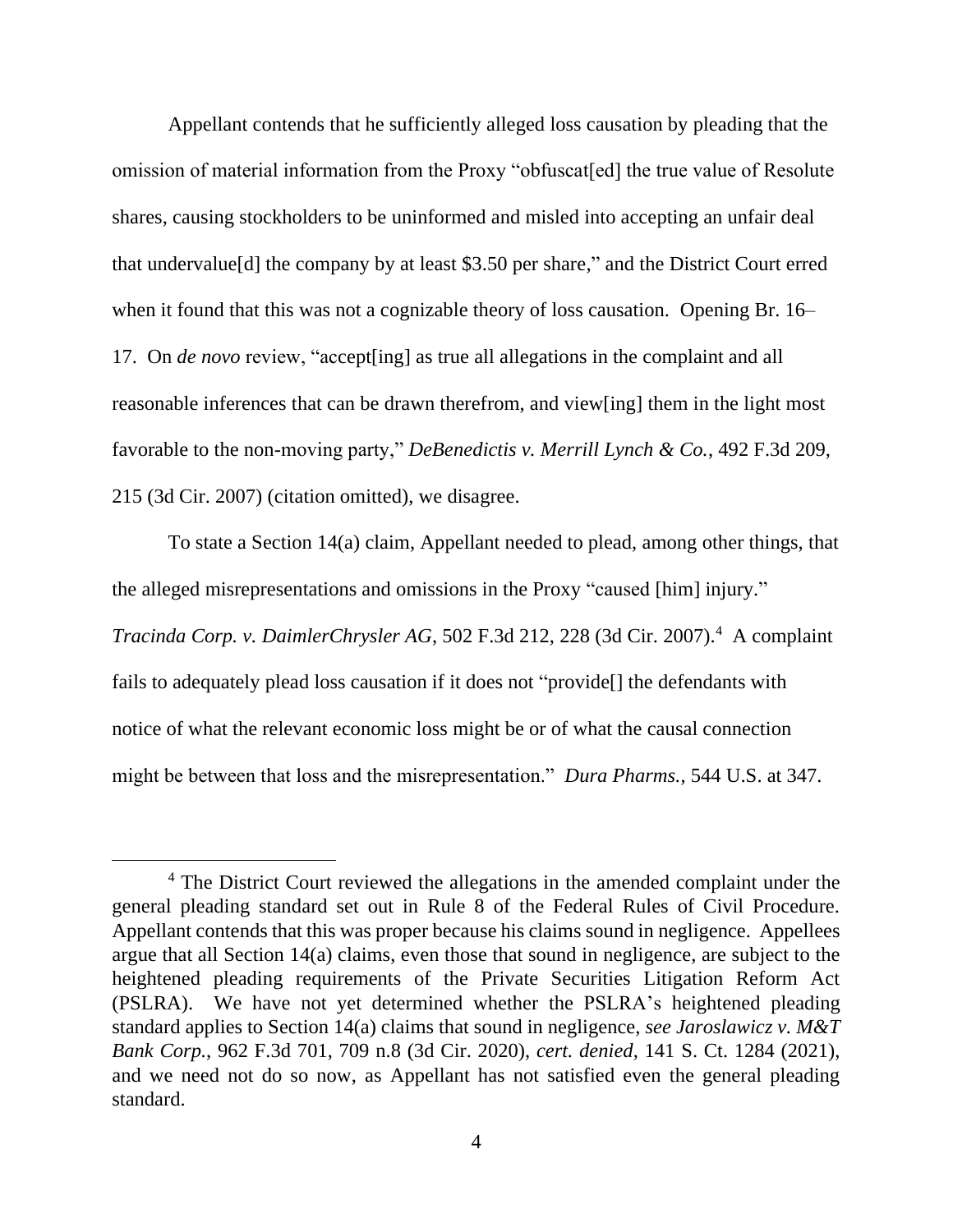Appellant's theory of loss causation—that the Proxy contained material misrepresentations and omissions that prevented stockholders from understanding the true value of both Resolute and Cimarex and induced them to sell their shares for inadequate consideration—fails on both counts.<sup>5</sup> First, Appellant has not alleged that the market price of his Resolute shares was greater than the market price of whatever combination of Cimarex stock and cash he received in the merger.<sup>6</sup> This is perhaps because Resolute was trading at about \$30 per share before the merger announcement, and Cimarex agreed to acquire Resolute in a cash and stock transaction valued at \$35 per share, so the merger consideration was approximately 15 percent greater than Resolute's market value.<sup>7</sup> Although Appellant has pleaded a specific dollar amount by which Resolute was undervalued, he has not explained where that number comes from, and the

<sup>5</sup> Appellant's theory is premised in part on the fact that the Proxy represented that stockholders could choose among three consideration options (Cimarex common stock, \$35 per share in cash, or a combination of cash and Cimarex common stock), but ultimately "no stockholder was able to receive all cash consideration no matter which election he or she made" because "insufficient funds had been set aside." JA 506. That said, Appellant also contends that the nominal value of \$35 per share "also undervalued Resolute shares by more than \$3.50 per share." *Id*.

<sup>&</sup>lt;sup>6</sup> As the District Court astutely noted, we can deduce that Appellant received at least some Cimarex common stock as consideration in light of his allegation that no Resolute stockholder was able to receive all cash in the merger.

<sup>7</sup> Although the amended complaint does not state the market price of Resolute shares, we take judicial notice of market price as reflected in a contemporaneous *Reuters* article, as the District Court did. JA 34 (citing Shanti S. Nair & Debroop Roy, *Cimarex to Pay \$1.6 Billion for Fellow Permian Firm Resolute*, REUTERS (Nov. 19, 2018), https://www.reuters.com/article/us-resolute-energy-m-a-cimarex-energy/cimarex-to-pay-1-6-billion-for-fellow-permian-firm-resolute-idUSKCN1NO1CW); *see also In re Merck & Co., Inc. Sec. Litig.*, 432 F.3d 261, 264 n.3 (3d Cir. 2005) (citing *Ieradi v. Mylan Lab'ys, Inc.*, 230 F.3d 594, 600 n.3 (3d Cir. 2000)) (taking judicial notice of stock prices).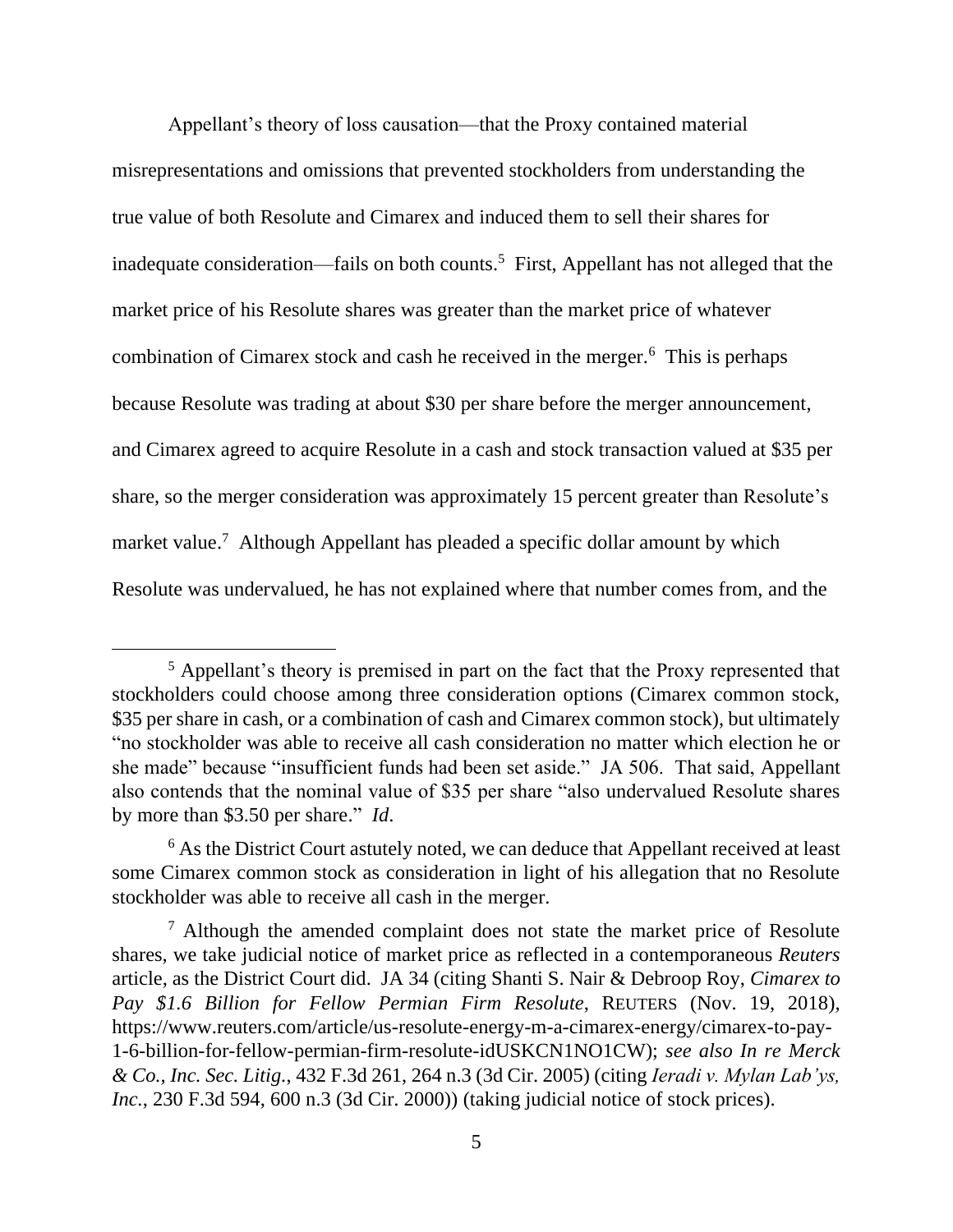only factual allegations supporting his assertion that the true value of Resolute shares was greater than the merger consideration are wholly speculative.<sup>8</sup> *E.g.*, JA 526 ("The Merger Consideration was inadequate in light of the Company's recent financial performance and future prospects prior to the transaction.").

In addition, Appellant has not set forth a viable scenario in which he and the other Resolute stockholders could have actually recovered the "true value" of the Resolute stock they owned. He does not allege, for example, that but for the alleged misrepresentations and omissions in the Proxy statement, Resolute stockholders would have voted the merger down and the market value of their Resolute shares would have been greater than the market value of the merger consideration they received. Nor has he pleaded that, had the stockholders rejected the merger, the Board would have secured a better offer from either Cimarex or another company. *See Tse v. Ventana Medical Sys., Inc.*, 297 F.3d 210, 220–21 (3d Cir. 2002) (acknowledging the "lost opportunity" theory of loss causation). Instead, Appellant specifically disclaims reliance on both of these theories, explaining that the loss he suffered was "the difference between the actual Resolute share value at the time of the transaction and the actual consideration received," but declining to detail how he could have realized that "actual" share value. Reply Br. 9.

<sup>8</sup> Even if the price of Cimarex stock was inflated at the time of the merger, as Appellant alleges, that fact alone is not sufficient to plead loss causation. *See Dura Pharms.*, 544 U.S. at 342. ("[A]n inflated purchase price will not itself constitute or proximately cause the relevant economic loss," as "the plaintiff has suffered no loss [at the moment of the transaction]; the inflated purchase payment is offset by ownership of a share that *at that instant* possesses equivalent value.").